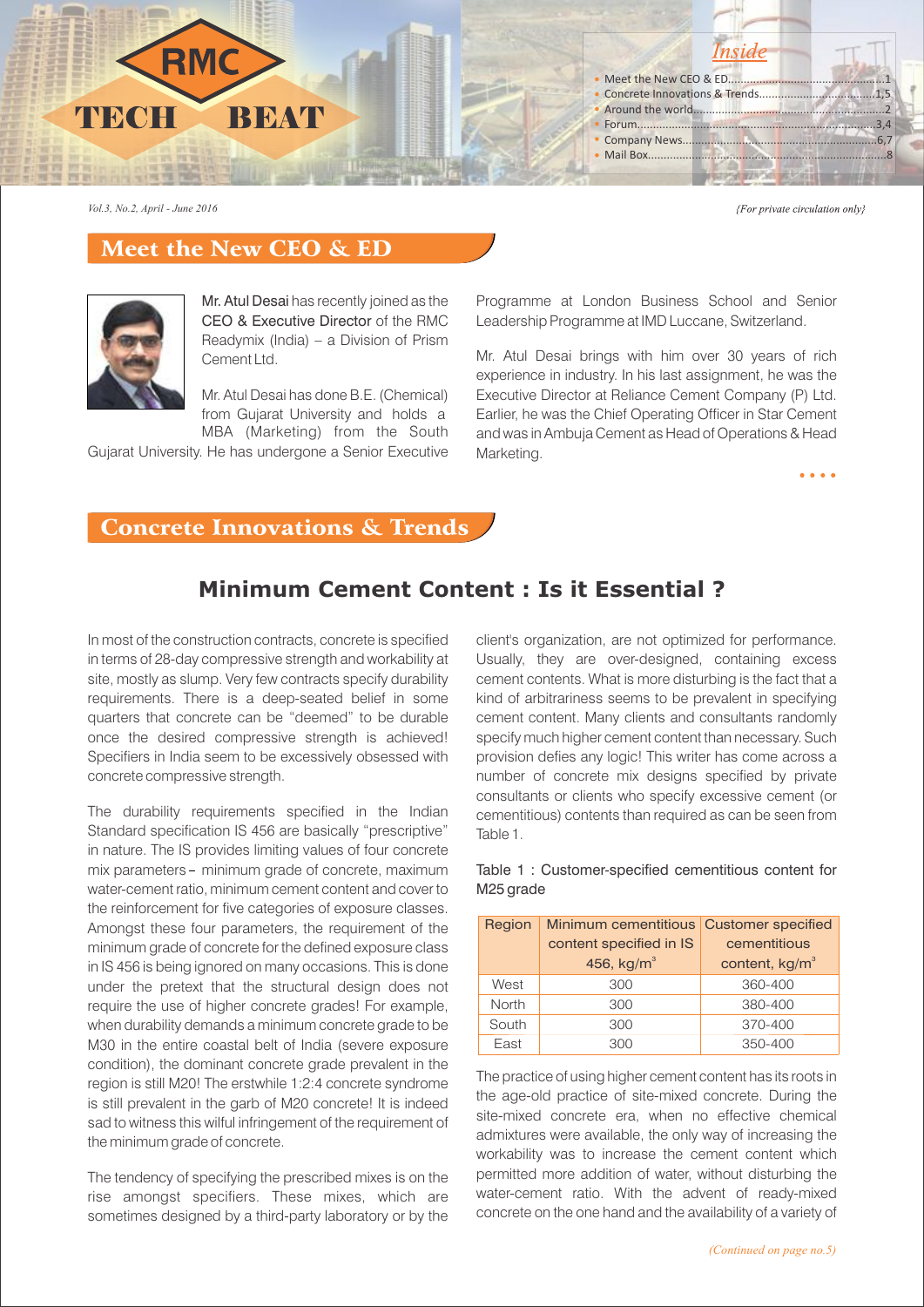

## Around the World

#### **Global Construction 2030: 85% Growth Predicated**

PWC has sponsored a new report - Global Construction 2030 - which forecasts that the volume of construction output will grow by 85% to \$15.5 trillion worldwide by 2030, with three countries, China, US and India , leading the way and accounting for 57% of all global growth.

The benchmark global study, the fourth in a series from Global Construction Perspectives and Oxford Economics, shows average global construction growth of 3.9% per annum to 2030, outpacing that of global GDP by over one percentage point, driven by developed countries recovering from economic instability and emerging countries continuing to industrialize.

The construction market in India will grow almost twice as fast as China to 2030, providing a new engine of global growth in emerging markets. India's urban population is expected to grow by a staggering 165 million by 2030, swelling Delhi by 10.4 million people to become the world's second largest city.

*Source* :

http://www.pwc.com/gx/en/industries/engineering-construction

## **Chandigarh's Capital Complex included in World Heritage List**

Le Corbusier is a famous world-renowned architect who had created monumental structures in concrete. Besides being an architect, he was also a designer, painter, urban planner, writer, and one of the pioneers of what is now called modern architecture. Le Corbusier brought new

thinking in the sphere of urban planning. His theories were adopted by the builders of public housing in Europe, United States and India.

Recently, UNESCO has chosen 17 sites from the work of this great architect and included them in the World Heritage List. These sites are spread over seven countries and are testimonial to the invention of a new architectural language that made a break with the past. They were built over a period of a half-century, in the course of what Le Corbusier described as "patient research". The Complexe du Capitole in Chandigarh (India), the National Museum of Western Art, Tokyo (Japan), the House of Dr Curutchet in La Plata (Argentina) and the Unité d'habitation in Marseille (France) reflect the solutions that the Modern Movement sought to apply during the 20<sup>th</sup> century to the challenges of inventing new architectural techniques to respond to the needs of society. These masterpieces of creative genius also attest to the internationalization of architectural practice across the planet.

Corbusier was commissioned by first prime minister of India, Jawaharlal Nehru to build a new city of Chandigarh as the capital of Punjab and newly carved state of Haryana. The brief for the design was a city "unfettered by the traditions of the past, a symbol of the nation's faith in the future". Subsequently Corbusier and his team built not just a large assembly and high court building, but all major buildings in the city, and down to the door handles in public offices. Today, many of these buildings are considered modernist masterpieces. Capitol complex buildings are constructed in 'beton brute' i.e. rough-cast concrete with Corbusier's signature 'brise - soleils' facade.

*Source* : http://whc.unesco.org/en/list/1321

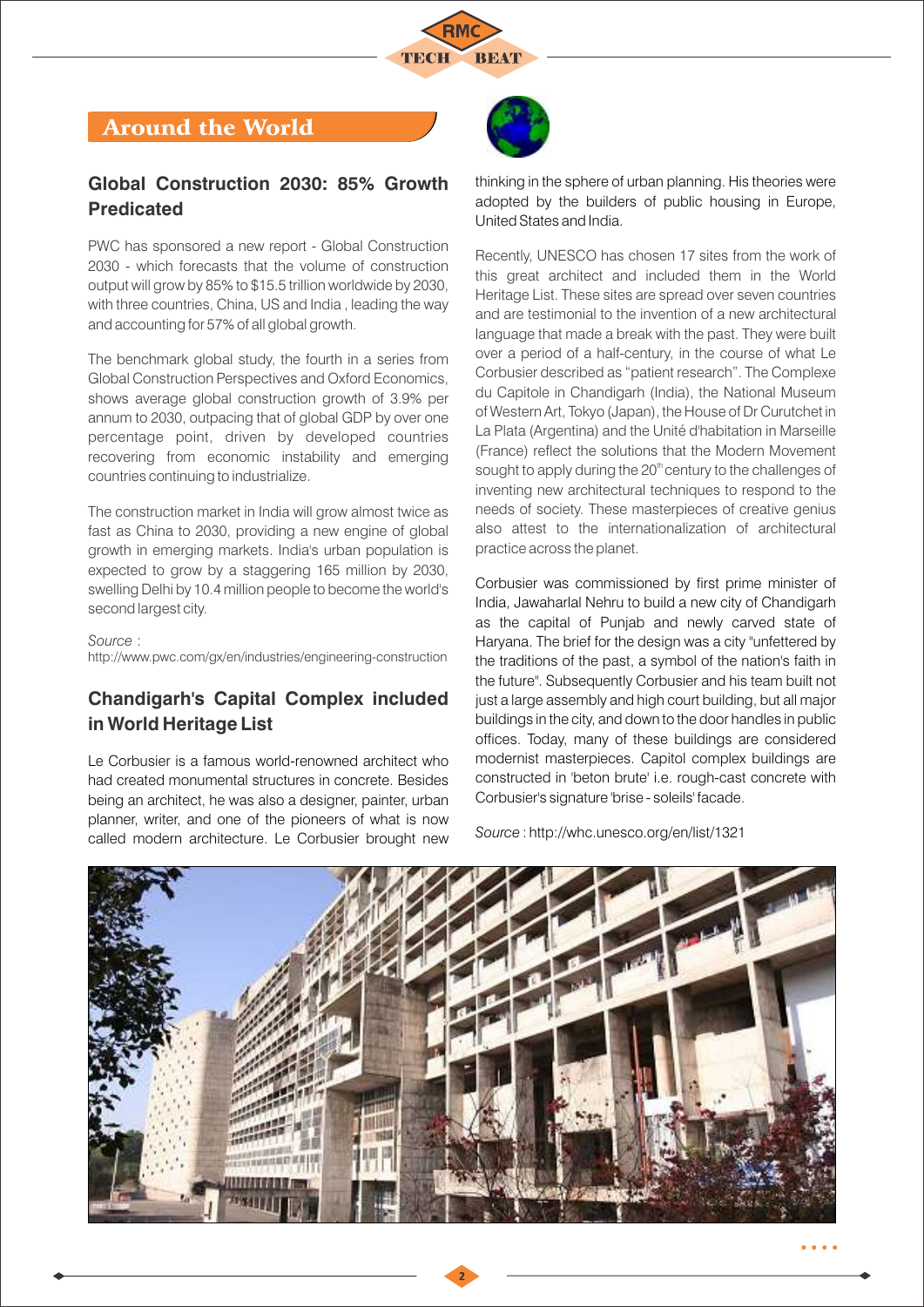

## Forum: Customer Speaks

## **Interview with Mr. K. V. Jagdish, GM-Civil, TCE**

- Q. Your interactions with RMC Readymix (I) began with the construction of TCS Campus in Hyderabad where we were the concrete supplier. What are your general observations on the services offered by our Company?
- A. I was extremely happy about the continuous interaction of the technology team of RMC Readymix (I) when I was at Hyderabad and the responses and suggestions for improvements were certainly good. Batching plant set-up and operations and quality monitoring were fairly efficient.

In addition to all the above, a one-day workshop was organized by RMC Readymix (I) towards knowledge sharing on various aspects of Durability of Concrete wherein Mr. Vijay Kulkarni and Mr Rahul Kshirsagar were the speakers. This was well participated by the engineers from TCS, TCE, L&T and SPECL working at that site.

This was truly a welcome initiative by RMC Readymix (I) and I wish that many more such voluntary on-site knowledge sharing sessions aimed at appraising latest developments in the field of concrete technology and applications are brought at the end user level so as to promote actual adoption and implementation of the latest knowledge in practice.

- Q. How do you rate the quality of the products from RMC Readymix (I) *vis-a-vis* the quality offered by other suppliers in Bangaluru ?
- A. The Bengaluru-based plant of the Company was a purely commercial plant, catering to a number of clients. Obviously, the services offered by this plant cannot be compared with those offered by a dedicated captive plant at Hyderabad, where we were the only customer. Although there were some minor issues in supply - usually associated with any commercial supply - the overall rating of the plant was good.
- Q. RMC Readymix (I) is known to provide optimized concrete mixes throughout India. What is your experience in this regards?
- A. My experience is generally good. Efforts in optimizations of concrete mix need to be appreciated. However, I feel that absence of appropriate indigenous data base on various

*Er. K V Jagadish, is serving presently as General Manager Civil in the PMC Business Unit of Tata Consulting Engineers Ltd (TCE), and has over 31 years of experience in construction industry having executed many projects like power plants, refineries, float glass facilities, IT parks, petrochemical plants, water and sewage disposal and infrastructure projects across India.* 

aspects of concretes made with ground-granulated blast-furnace slag (GGBS) or otherwise needs to be focused upon.

RMC manufacturers are being relied upon for supply of quality concrete which needs to be both economical and durable. In this regard, availability of data base on the properties of concrete and the knowledge of local conditions assume greater significance. In particular, availability of appropriate data base is very important.

Adding to this, a bit of research-oriented approach also needs to be focused upon. This could be looked into across India where there is a severe impact owing to the vagaries of the nature and typical local conditions. Of course, creation of appropriate data base on concrete properties is the responsibility of the entire industry – the producers, contractors, consultants, academics, etc.

In Bengaluru, data base on the use of GGBS in concrete was found lacking. Earlier, considerable concrete was produced with fly ash in Bengaluru; but I am not sure how well the data on flyash-based concrete is compiled and stored for retrieval.

The data of testing by NABL-accredited testing laboratories could perhaps be a good data-base source but it is not easily available to the industry. Data on strength development, heat generation, temperature gradient etc. and their impact on shrinkage and cracking under varying circumstances are some of the areas which need attention.

Now-a-days most concretes in major cities or elsewhere are produced and supplied by professional RMC suppliers and therefore there are high expectations in services in terms of quality as well as long term durability. It also gives an opportunity to study and develop considerable data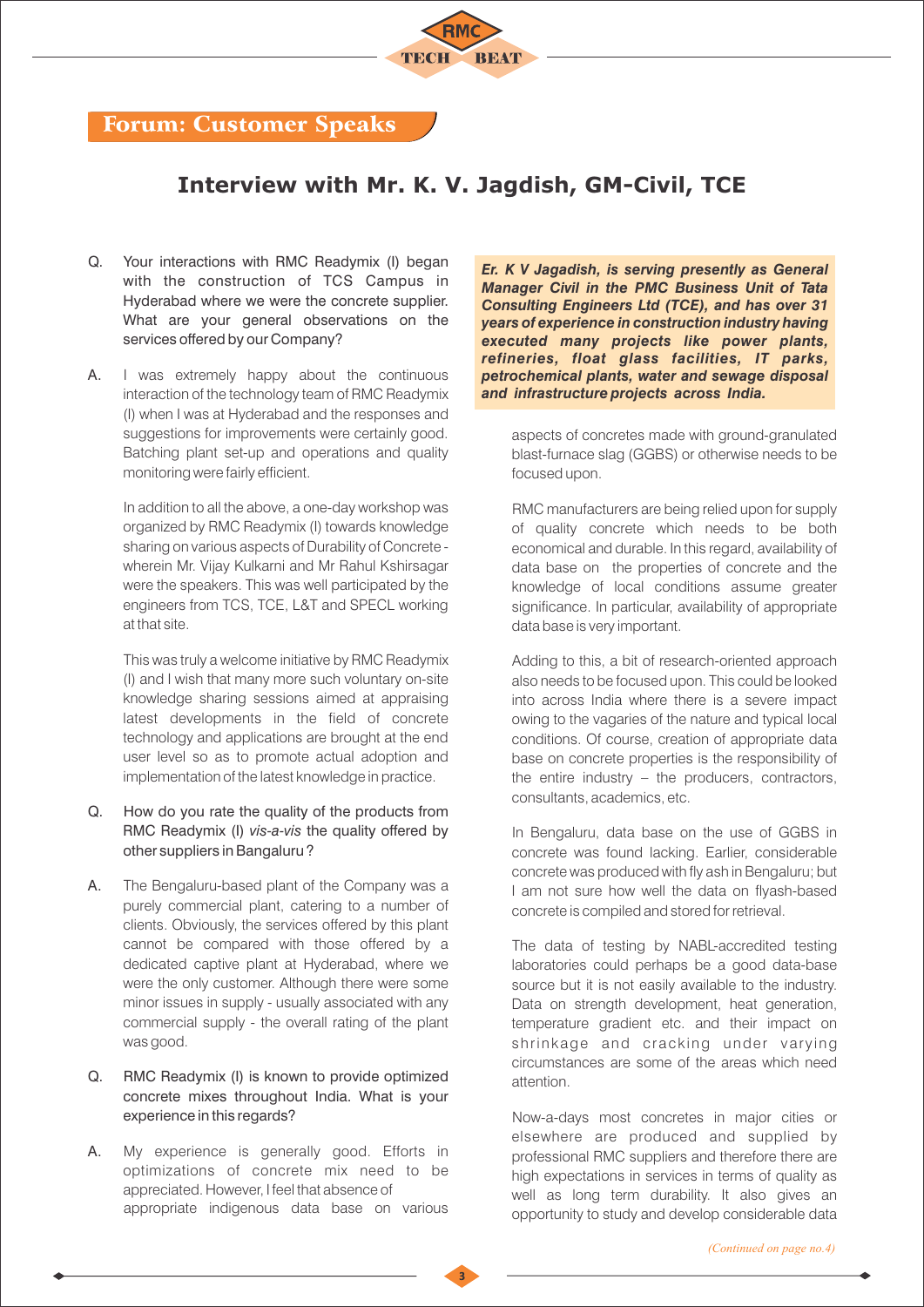

## Forum: Customer Speaks

#### *(Continued from page no.3)*

base on various parameters. I feel that this should be focused upon for rendering truly qualitative services not only to the customers but also to the profession at large. I appreciate that one agency or a Company cannot generate such data. Possibly, a consortium may be formed of various stakeholders to create such data base.

- Q. We have been supplying concrete to your project in Bengarulu from our QCI-certified commercial plant. Can the QCI Certification become a part of your future project specifications for short-listing of RMC suppliers?
- A. We did insist on QCI certification and will be doing so in future too. Although QCI certification is a good initiative to evaluate RMC suppliers at par, I feel that RMC producers' evaluation needs to be based on certain performance parameters, measurable and accountable over long term. At this moment, most of us still rely on the 28-day strength criteria for final acceptance. There is a necessity to define different sets of parameters for RMC suppliers before they are considered qualified for short listing. Here, in addition to compressive strength, certain durability and sustainability parameters can be introduced. This will possibly happen when there is a shift from the presently-adopted prescriptive specifications to performance-based specifications. Some beginning can be made in this direction by clients and specifiers by specifying certain durability criteria in their specification.

As of now, RMC Readymix (I) has been providing good services and I feel this despite being an outsider.

- Q. We have brought in considerable innovations in developing a variety of our Special Concrete Products. What efforts we should do so that such innovative products find applications in actual practice?
- A. My view is that, typically the architects need to be educated on these issues since they decide many issues related with the finishes. Encouraging architects to adopt bare-finish concretes with various options of colorful and durable concretes is an exciting area of innovation. Architects are seen promoting many products to their astute customers

and therefore the architectural and engineering fraternity together can look towards adding value in this crucial segment.

- Q. Durability of concrete is an important attribute which somehow has not received the attention of civil engineers in India. We understand you and some of your colleagues from TCE have contributed a lot to the evolution of a document being developed by the Technical Committee on Durability of the Indian Concrete Institute. Don't you think that we in India should make a beginning in introducing performance specifications for durability in our contracts?
- A. Yes, absolutely. We need to collectively work upon this aspect more vigorously. Indian Market is commercially oriented. In the consumer segment, we have come a long way in accepting the wellknown adage "customer is the king", especially in the FMG market where premium value is being willingly paid for value products (without even blinking of an eye). Why then the same should not be applicable for the concrete industry?

Any premium concrete with guaranteed deliveries on durability should attract premium and customers should pay for it. Customers, consultants, and end users should be educated in a big way on this; otherwise I'm afraid durability topic will remain confined to academics.

I am of the opinion that we should collectively focus upon various conditions of durability where performances are easily measurable, verifiable and even be subject to public scrutiny. Durability provisions should be made mandatory as they are "sustainable solutions in the long term"

I understand that in recent times, the Ministry of Environment & Forest (MoEF) is according project approvals on the conditions that there is 100% recycling, compulsory use of tertiary-treated water, compulsory use of RMCs, saving of water by using curing compounds, etc. Therefore I feel that we should focus on the practical aspects of using these and their impact on the durability parameters. On these aspects also there is not much data available. But it is felt that since RMCs produce maximum volumes of concretes, this industry can therefore contribute greatly on these aspects.

. . . .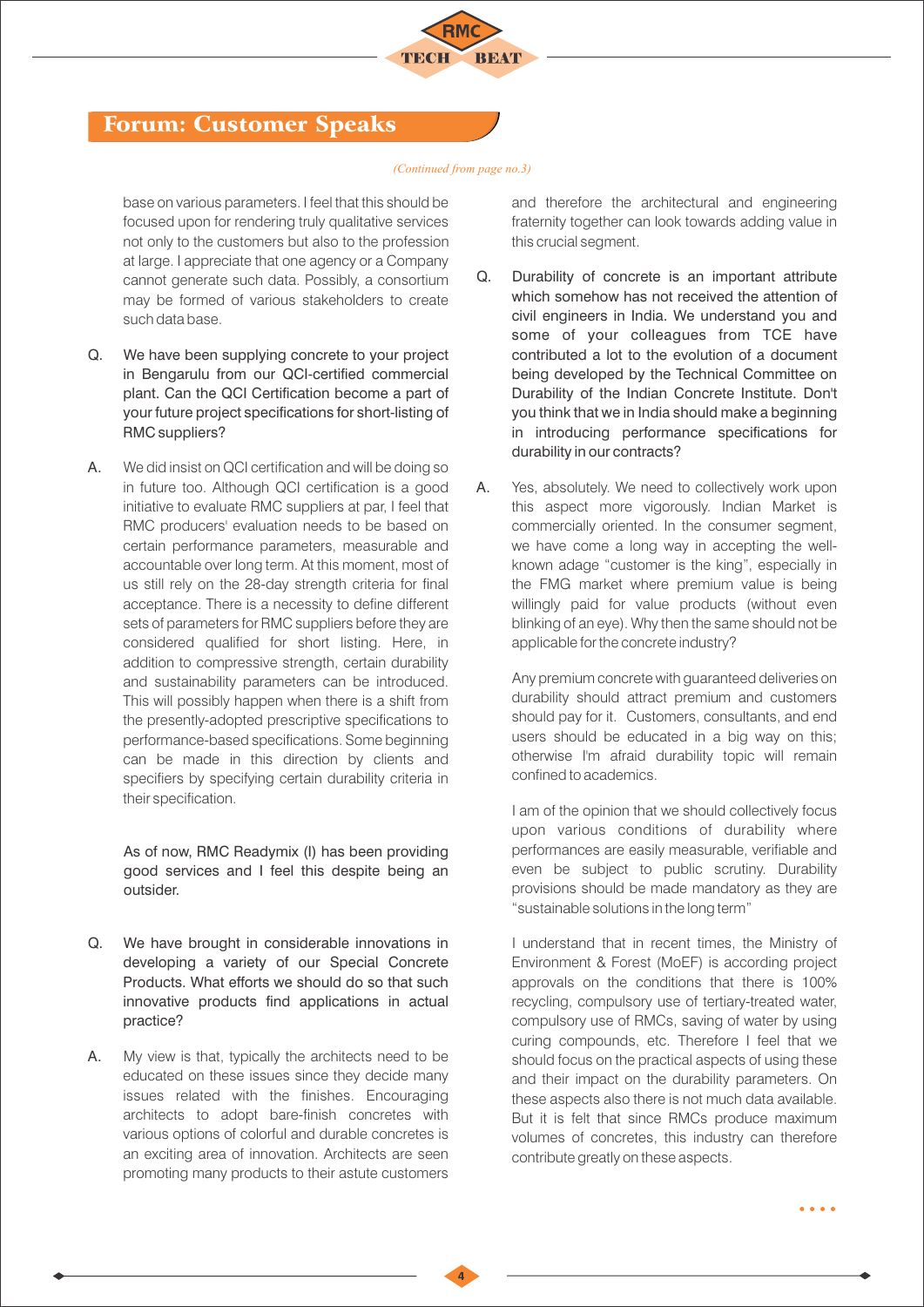

## Minimum Cement Content: Is it Essential

#### *(Continued from page no.1)*

chemical and mineral admixtures on the other, it is certainly not necessary to use higher cement contents. Yet, old habits die hard!

In the last revision to IS 456, it was very clearly stated that the minimum cement content prescribed in the IS standard is inclusive of the supplementary cementitious materials such as fly ash and ground-granulated blast-furnace slag, provided the replacement levels do not exceed the maximum limit of pozzolana (35%) and slag (70%) specified in the code. In spite of this clear directive, many clients, specifiers and consultants do not allow the replacement level of ordinary Portland cement (OPC) to be stretched to the maximum permissible limit specified by the IS. This is possibly because of the deep-rooted perception amongst many specifiers that it is the OPC content in concrete that ensures the desired strength and durability.

Here, it is essential to underline the fact that the compressive strength of concrete is mainly dependent on the water-binder ratio, and not on the amount of cement in the mix. Other factors like the maximum size of aggregate, the type and amount of supplementary cementitious materials, curing conditions, etc also play a role in determining the strength at different ages. As far as the durability is concerned, it is again the water-binder ratio and the type and amount of the supplementary cementitious materials that govern the permeability and hence the durability of concrete. In this context, what is more pertinent is the recent R&D work which reveals that the so-called minimum cement content is not essential to achieve concrete durability! It will be interesting to highlight here the crucial findings of the three major R&D jobs in this sphere.

Prof R K Dhir and his colleagues from the University of Dundee, UK, undertook a major investigation to examine the role of cement content in specifications for concrete durability<sup>1</sup>. The investigations included use of various types and combinations of cements and involved evaluation of a variety of properties of concrete, including durability. The results of their investigations showed that at fixed w/c ratios, reduction in cement content by up to 22% had no adverse effect on most concrete properties and, if anything, gave some improvement. It was also observed that increasing cement contents led to reduced sulphate resistance, increased chloride diffusion, greater air permeability and higher length change due to shrinkage. It was finally concluded that in addition to minimum strength class and maximum w/c ratio, specifying minimum cement content for concrete durability was not necessary.

Wassermann and others studied the behaviour of concretes with different water-cement ratios in the range of 0.45–0.70, in which the cement content was varied, by controlling the water content, using water reducing admixtures<sup>2</sup>. They observed that while the compressive strength was independent of cement content for a given w/c ratio, the total water absorption was proportional to the paste content at a given w/c. It was also observed that capillary absorption and chloride ingress reduced with the reduction in the cement content for a given w/c, to an extent which was much greater than the reduction in total porosity. Finally, the researchers recommended that the requirements for minimum cement content in standards should be revisited.

Obla and others looked at a broader range of cementitious contents and found that increasing cement content at a given water-binder ratio did not result in higher strength<sup>3</sup>. With the increase in cement content for the given waterbinder ratio, permeability of concrete was increased, its resistance to chloride penetration was reduced and shrinkage increased. It was concluded that at a given water-binder ratio, higher cementitious content is counterproductive as it leads to poorer concrete performance.

It needs to be highlighted here that the ACI 318, which is an American counterpart of our IS 456, does not specify minimum cement or cementitious contents for different exposure classes! It just specifies only the minimum grade and the maximum water-binder ratio for different exposure classes.

Based on the above discussion, one can certainly conclude that it is not necessary to specify the limits on the cement or cementitious material contents for concrete mixes. It is essential to specify only the minimum grade of concrete and the maximum water-binder ratio for the designated exposure class. In case it is essential to remove formwork at an early age, the minimum early age strength should also be specified in addition to minimum grade of concrete and the maximum water-binder ratio.

The above specifications when followed in actual practice may prove to be the first step in specifying performancebased specification and would go a long way in making concrete construction more sustainable.

#### **References**

- 1. Dhir, R K, McCarthy, M J, Zhou, S and Tittle, P A J, Role of cement content in specifications for concrete durability: cement type influences, Structures & Buildings, (2004) 57 Issue, SB2, pp. 1-12.
- 2. Wassermann, R, Katz, A, and Bentur A. Minimum cement content requirements: A must or myth? Materials and Structures, RILEM, (2009) 42:973–982.
- 3. Obla, Karthik, Lobo, Colin, Hong, R. Optimising concrete mixtures for performance and sustainability, International Concrete Sustainability Conference, Seattle, USA, 2012.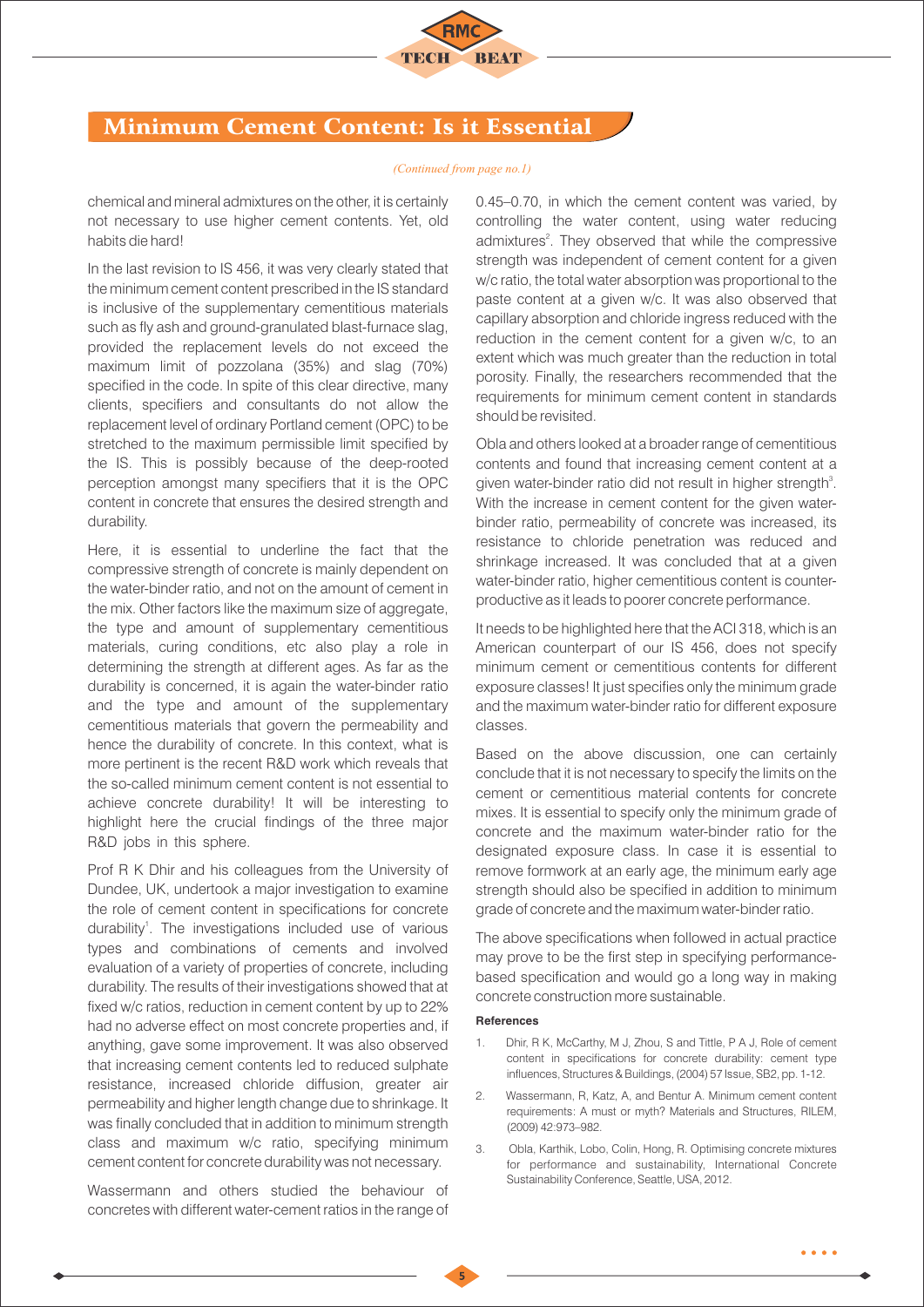





### **Dyecrete<sup>™</sup> with Stamping for a Housing Society, Mumbai**

Dyecrete<sup>™</sup> with stamping provides an elegant aesthetic appearance. This is being realized by a growing number of customers.

A leading structural consultant who visited the Company Stall in the Concrete Show Exhibition in Mumbai and was impressed with the display on Dyecrete<sup> $M$ </sup> with stamping, specially called the Company team to his office for the use of the Company's special product for one the renovation jobs of a housing society. He was instrumental in convincing the housing society's office bearers to use Dyecrete<sup>™</sup> with stamping. It was finally decided to use this special product in the open areas around buildings and also in the stilt area of the buildings.

criosen and executed to the sai<br>and the housing society. A total of around 850 $m^2$  area was covered with Dyecrete<sup>TM</sup> with stamping. Garden stone stamping pattern was chosen and executed to the satisfaction of the consultant



Fig. 1 Dyecrete<sup>™</sup> with stamping having garden stone **pattern for a housing society in Mumbai**

## **Innovative Application of Elitecrete<sup>™</sup> at Indore**

 $E$ litecrete<sup>™</sup> is a lightweight concrete that can be used for non-structural applications. Besides providing excellent thermal insulation, Elitecrete<sup> $M$ </sup> is also used as a filler material for reducing dead loads on buildings. These two advantages of this special product were intelligently utilized for a residential building at Indore.

The sunken slab of the residential building has dimensions

**6**

of 10.6m x 4.5m. Elitecrete<sup>™</sup> was a right choice with a view to achieve the twin objectives of reduced weight and higher thermal insulation. Here, further reduction in the deadweight on the building was achieved by using hollow ceramic pots over the slab, thus reducing the requirement of the Elitecrete<sup> $m$ </sup>. The customer got these spherical hollow pots specially manufactured from a local vendor. It was ensured that the ceramic pots are well calcined and strong. These pots were placed in rows with their mouths resting on the slab.

A reinforcement mesh was provided on top of the hollow pots to prevent their lateral movements and provide stability to the system. Elitecrete<sup>™</sup> was poured within the annular portion. A 50-mm mortar screed was then laid over hardened Elitecrete<sup>™</sup>. Additionally, ceramic tiles were also laid over the screed.



**Fig 2 Ceramic pots placed in rows over the sunken slab**



**Fig 3 Elitecrete™ being poured over the ceramic pots**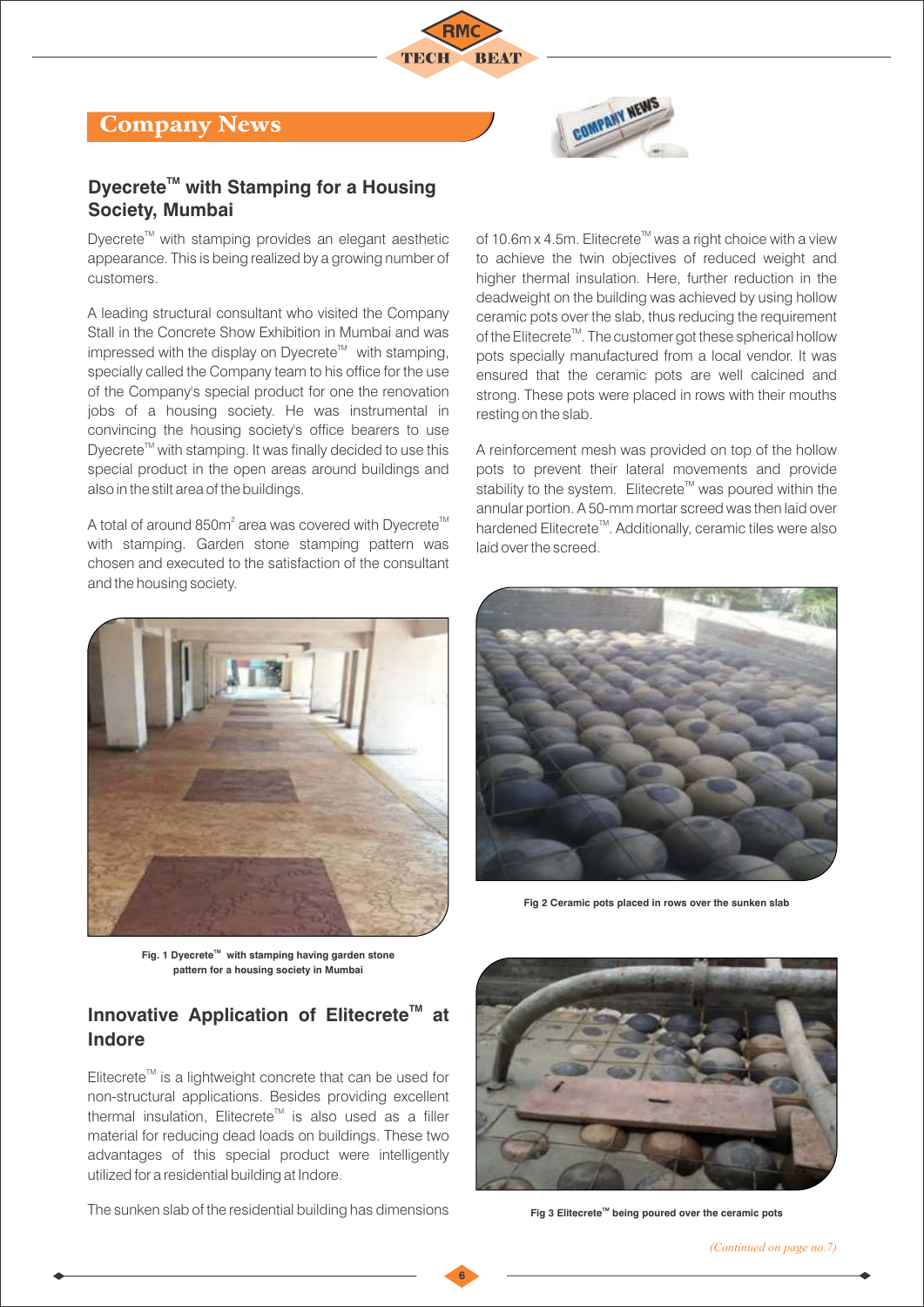## Company News



*(Continued from page no.6)*

## **Portacrete<sup>™</sup> catching attention in Bengaluru**

There are many occasions when concrete requirements are small. For example, for repair jobs, column/retaining wall starters, small extension works, etc. the concrete requirement may be 2 to 3  $m^3$  or even less than one  $m^3$ . Some jobs are located in areas where transit mixer cannot reach owing to congested or narrow roads.

In such a situation, to meet the customer requirements, RMC Readymix (India) has developed a special product called Portacrete<sup>™</sup>. This is a tailor-made concrete that is supplied in small consignments, mostly through bags.

Portacrete<sup>™</sup> is designed to meet the required compressive strength and is specially catered to remain workable for around 5 to 6 hours for the ease of handling and placing at site.

Considering these advantages of Portacrete<sup>™</sup> customers in Bengaluru are now coming forward to use this product. Recently, RMC Readymix (India) has supplied few bags of M30 Portacrete<sup>™</sup> to construction sites at Domlur from the White Field Plant and to Rajaji Nagar site from Yelhanka Plant.

A leading real estate developer in Bangalore required small quantity of M30 concrete for the starters of the retaining walls and columns of his project at Malathalli site. Portacrete<sup>™</sup> was supplied to meet the customer requirement from Company's White Field Plant. The customer was so satisfied with the performance of Portacrete<sup>™</sup> that he has agreed to use this product in some of his upcoming projects.



Fig 5 Portacrete<sup>™</sup> is being used for the column starters

Incidentally, one of the leading builders in Bengaluru used Portacrete<sup>™</sup> for strengthening of existing footings. Here, around 80 bags of M30 Portacrete<sup>™</sup> were used.

#### **Ambuja Team visits Ghatkopar Lab**

A team of Technical Services Engineers team from Ambuja Cements Ltd. visited Company's Ghatkopar Lab on July 27, 2016. The team members also visited the RMC plant. They showed keen interest especially in different tests on concrete durability "It was a great experience for all the team members to get the knowledge regarding different tests related to material and concrete, especially the chloride migration and drying shrinkage tests", said Mr Bipin Pandya from Ambuja cements Ltd.



Fig 4 Portacrete<sup>™</sup> bags being loaded in a tempo for delivery **Fig 6 Ambuja team at the Ghatkopar Lab**